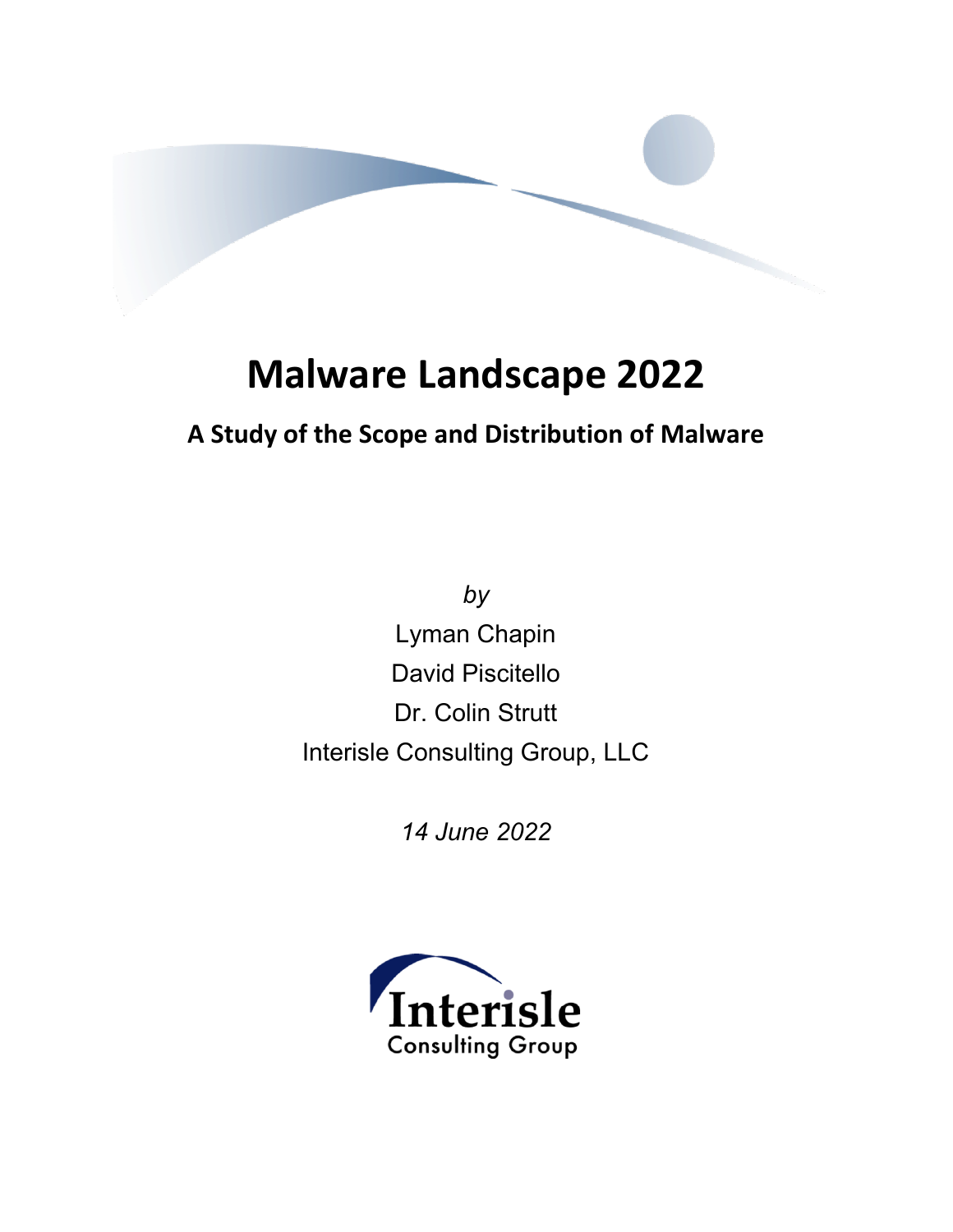### Executive Summary

Malware — malicious code that can infect and compromise any device connected to a network, including computers, smartphones, "smart home" devices, and industrial control systems — is a rapidly growing security threat. Malware can interfere with the operation of computer systems and networks; delete, suppress, or block access to data; and otherwise re-direct computing resources from legitimate to criminal purposes.

Some types of malware create criminal hosting infrastructures ("botnets") that can be used to perpetrate spam or phishing campaigns, or to disrupt services or merchant activities through denial-of-service attacks. Criminals use a wide variety of endpoint malware that serve different purposes, *e.g.,* information stealing malware such as banking trojans for identity theft or financial fraud, or backdoor trojans for remote control execution or administration. A particularly vicious type of malware ("ransomware") is an effective agent of digital extortion.

Malware has become an organized criminal business. Like legitimate businesses, malware also depends on the services of the global Internet. The purpose of this report is to quantify how malware perpetrators use Internet resources for nefarious purposes.

For this study we captured nearly 5 million malware reports from four widely respected threat intelligence sources: Malware Patrol, MalwareURL, Spamhaus, and URLhaus. Analyzing these reports yielded important insights into what malware was most prevalent, where malware was served from or distributed, and what resources criminals used to pursue their attacks.

Financial losses, business disruption, and harm to life and limb have turned malware into a priority global public concern.

 $\frac{1}{cq^+}$  /ve /t REG' var n69259 =  $cq+$  /ve /  $nc$  to r<br>var n69196 =  $\cdot$  Run decryptor to r var  $n69196 = 0.00$ ; ws.Run("%COM';<br>var  $n69279 = 0.00$ ; ws.Run("%COM';  $\frac{1}{\sqrt{a}}$  n6983 = '0); } catch (er'; var n69322 = 'PEC% /c DEL "+cq+f'; var n69249 = ' "+cq+"Crv': var n69306 = '+".php"+cq,  $0, 1)$ ; ';  $var$  n69150 = 'ttp'  $var$  n69163 = ')  $var$  n69326 =  $^{n69100}$  =  $\frac{100}{100}$  = 100 = 1 **ore**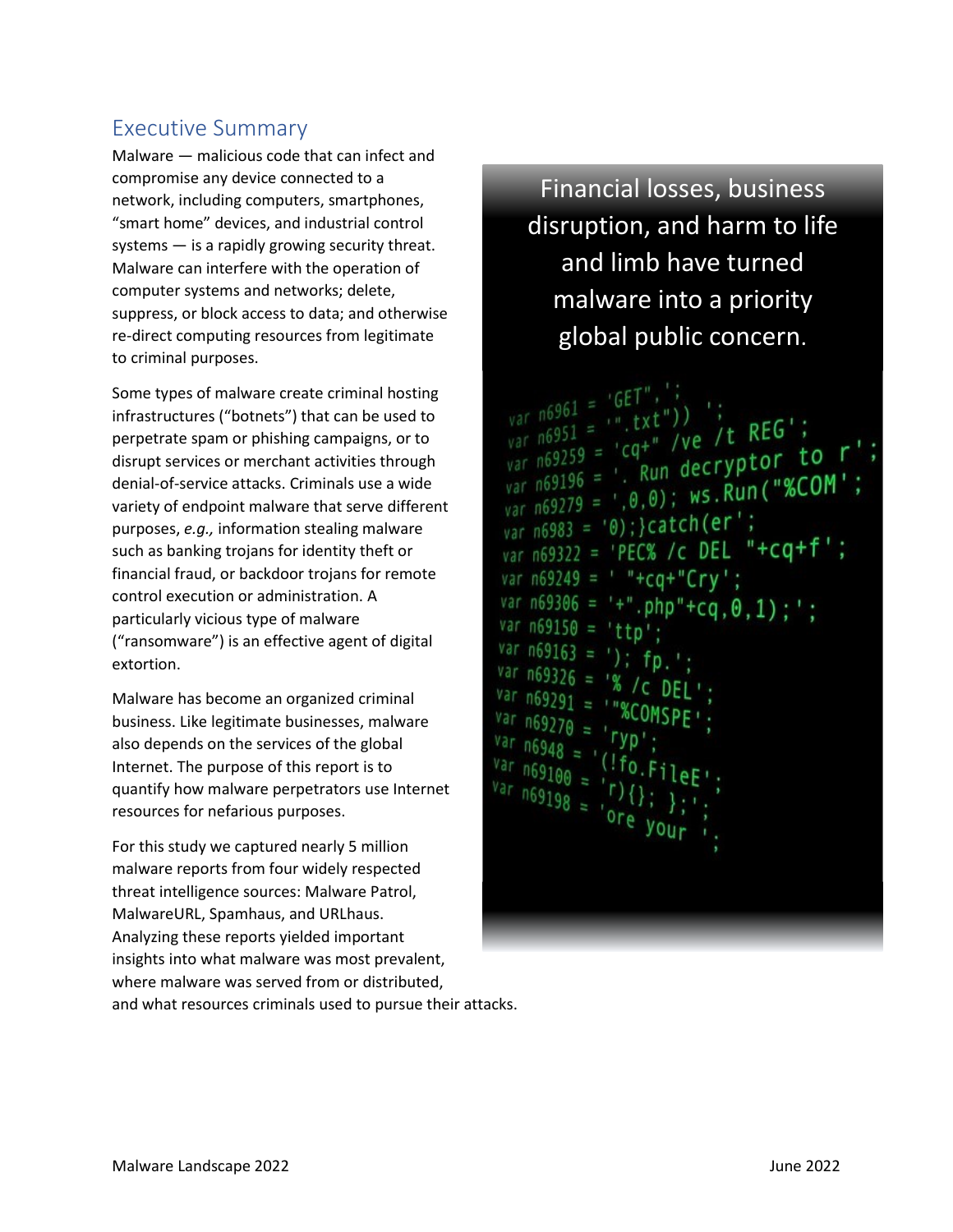### Principal Findings



### **Malware reports growing**

**299k** reports in April 2021 **800k** reports in March 2022

### **Asia-Pacific networks host most IoT malware**

China, India, and Australia host 81% of malware that targeted IoT devices

#### 13.14.185.134:604 3.28.222.31 .57.13.221/apk 2.127.177.14:447 .5.27.244:37761/

### **Malware attackers use fewer domains but to great effect**

**65%** use IP addresses , **35%** use domains

### **North America Nexus**

8 of top 10 gTLD registrars of malware domains are headquartered in North America US-based networks host most Endpoint Malware



### **Attackers target portals, file sharing and storage services, and code repositories**

To distribute source code, attack code, and supplementary files



## **Cooperative efforts can mitigate malware**

Service providers, law enforcement, and governments must work together to mitigate malware threats